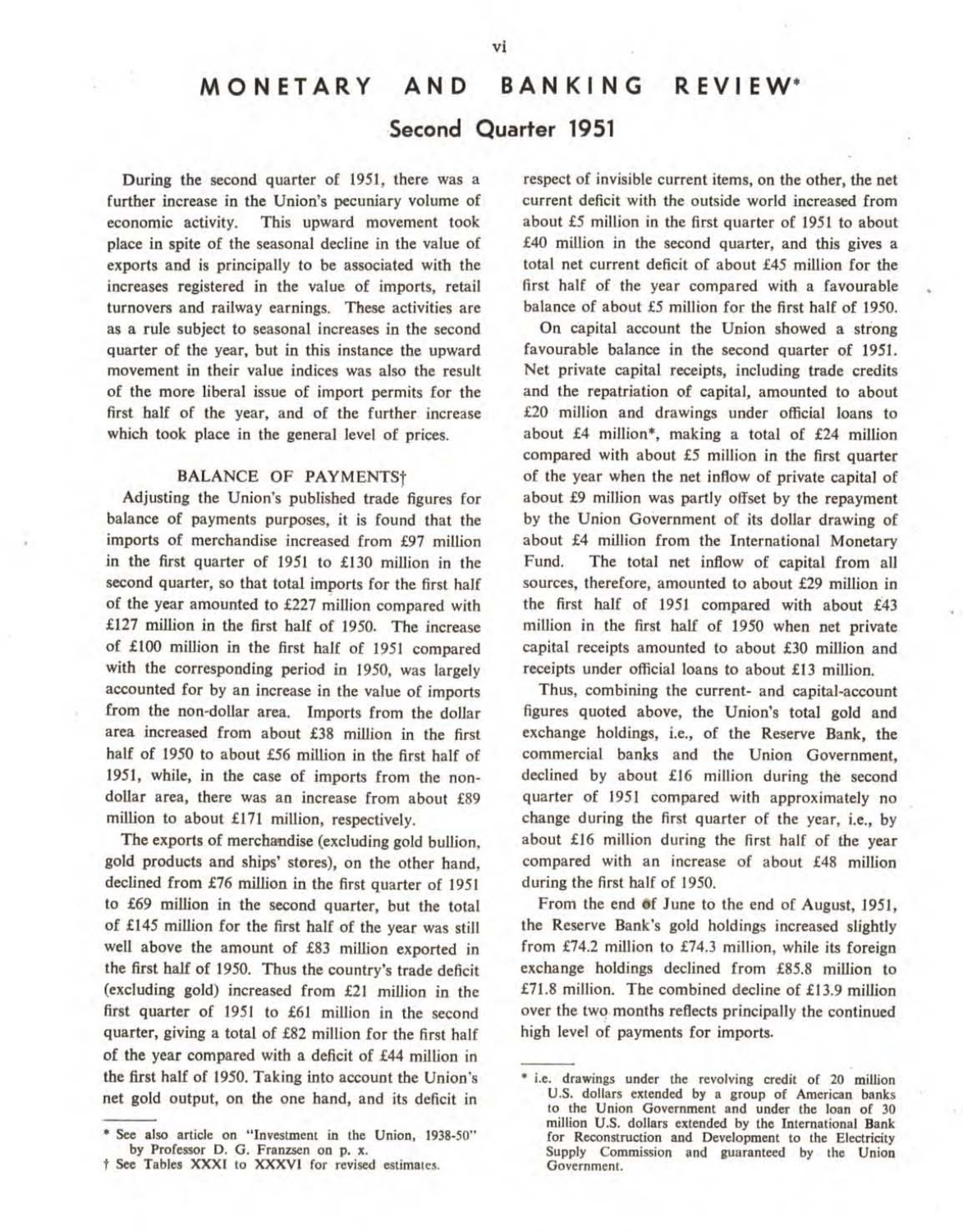### MONEY IN CIRCULATION

The strong upward movement in the quantity of money in circulation in the Union which was set in motion after the devaluation of the South African pound in September, 1949, and which continued into the first quarter of 1951, was reversed during the second quarter of the year. After reaching the new peak of £463.9 million at the end of March. 1951. the amount in circulation declined to £452.0 million at the end of June and £444.4 million by the end of July.

The net decline of about £19 million during the four months ended July, 1951, was principally accounted for by the Union's unfavourable balance of payments of nearly £26 million for this period. but this was partly offset by the net increase of about £7 million in bank credit in the Union. In regard to the latter, the commercial banks' discounts and advances increased by over £34 million during this period, but, on the other hand, their investments declined by £12 million and their balances with the National Finance Corporation by £13 million, while thcre was also a decline of about £2 million in the case of Reserve Bank credil.

### BANK DEBITS

The index (base:  $1938 = 100$ ) of bank debits increased from 439 in the first quarter of 1951 to 463 in the second quarter. This increase took place in spite of declines in merchandise exports and in the value of property transactions and is largely to be associated with the increases registered in the value of imports, retail turnovers, milway earnings and stock-exchange transactions. The index (base:  $1938 = 100$  for the value of exports, for example, declined from 918 in the first quarter of 1951 to 860 in the second quarter, and that for the value of property transactions from 420 to 392, while, on the other hand, the index (base:  $1938 = 100$ ) for the value of imports increased from 413 to 544; that for railway earnings in respect of transportation services from 288 to 300; and that for retail sales in Johannesburg (base:  $1948 = 100$ ) from 95 to 107.

> T. W. de Jongh, Statisticia!..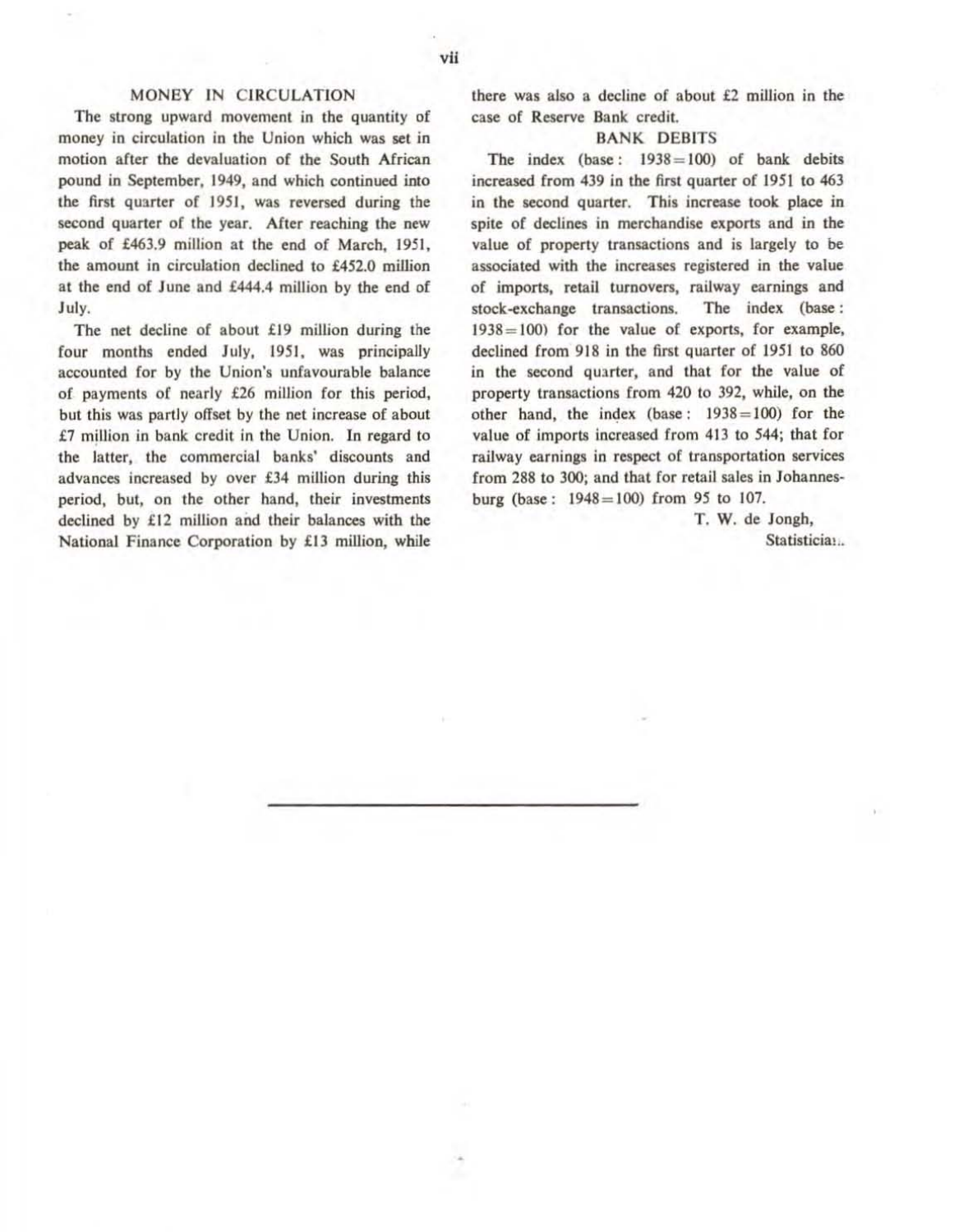## OORSIG VAN GELD- EN BANKWESE\*

### Tweede Kwartaal 1951

Gedurende die tweede kwartaal van 1951 was daar 'n verdere toename in die in gelduitgedrukte omvang van die Unie se ekonomiese bedrywigheid. Hierdie opwaartse beweging het plaasgevind ten spyte van die seisoensdaling in die waarde van uitvoere en hou hoofsaaklik verband met die styging wat in die waarde van invoere, kleinhandelsomsctte en spoorwegontvangste plaasgevind het. Hierdie bedrywighede is gewoonlik onderhewig aan seisoenstocnames gedurende die tweede kwartaal. maar in die geval was die opwaartse beweging in hul waardeindekse ook die gevolg van (a) die feit dat invoerpermitte vir die eerste helfte van 1951 meer vryelik uitgereik is, en  $(b)$  die verdere styging wat in die algemene pryspeii plaasgevind bet.

### BETALlNGSBALANSt

Word die Unie se gepubliseerde handelsgegewens herbereken vir betalingsbalansdoeleindes, dan blyk dat die goedereinvoer toegeneem het van £97 miljoen in die eerste kwartaal van 1951 tot £130 miljoen in die tweede kwartaal, sodat die totale invoer vir die eerste helfte van die jaar £227 miljoen beloop het vergeleke met £127 miljoen in die eerste belfte van 1950. Die toename van £100 miljoen in die eerste helfte van 1951 vergeleke met die ooreenstemmende tydperk in 1950, was grootliks die gevolg vao 'n tocoame in die waarde van iovoere uit die nie-dollarlande. Invoere uil die dollargebied bet loegeneem van ongeveer £38 miljoen in die eerste helfte van 1950 tot ongeveer £56 miljoen in die eerste helfte van 1951 terwyl invoere uit die niedollargebied van oogeveer £89 miljoen tot ongeveer £171 miljoen respektiewelik gestyg bet.

Goedereuitvoere (met uitsluiting van staafgoud, goudprodukte en skeepsvoorrade), aan die ander kant, het afgeneem van £76 miljoen in die eerste kwartaal van 1951 tot £69 miljoen in die tweede kwartaal, maar die totaal van £145 miljoen vir die eerste helfte van die jaar was nog beelwat bo die bedrag van £83 miljoen wat gedurende die eerste helfte van 1950 uitgevoer is. Sodoende het die land se tekort op die goedererekening (goud uilgesluit) loegeneem van £21 miljoen in die eerste kwartaal van 1951 tot £61 miljoen in die tweede kwartaal wat 'n totaal van £82 miljoen vir die eerste helfte van die jaar gee vergeleke met 'n tekort van £44 miljoen in die eerste helfte van 1950. Word die Unie se netto goudproduksie, enersyds, en sy tekort t.o.V. onsigbare poste op lopcnde rekening, andersyds, in berekening gebring, dan het die netto lopende tekort met die buiteland van ongeveer £5 miljoen in die eerste kwartaal van 1951 tot ongeveer £40 miljoen in die tweede kwartaal vermeerder en dit gee 'n totale: netto lopende tekort van ongeveer £45 miljoen vir die eerste helfte van die jaar vergeleke met 'n gunstige saldo van ongeveer £5 miljoen vir die eerste helfte van 1950.

Op kapitaalrekening bel die Vnie in die tweede kwartaal van 1951 'n omvangryke gunstige saldo vertoon. Die netto toestroming van partikuliere kapitaal, insluitende handelskrediete en die repatriasie van kapitaal, het ongeveer £20 miljoeo beloop en trekkings op offisiële lenings ongeveer £4 miljoen,\* d.w.s. 'n totaal van £24 miljoen vergeleke met ongevcer £5 mitjoen in die eerste kwartaal van die jaar toe die netto toestroming van partikuliere kapitaal ongeveer £9 miljoen beloop maar die Unieregering sy dollartrekking van ongeveer £4 miljoeo van die Internasionale Monetêre Fonds terugbetaal het. Die totale netto toestroming van kapitaal uit aile bronne het dus ongeveer £29 miljoen in die eerste helfte van 1951 bedra vergeleke met ongeveer £43 miljoen in die eerste helfte van 1950 toe die ontvangste van netto partikuliere kapitaal ongeveer £30 miljoen en die ontvangste uit offisiële lenings ongeveer £13 miljoen beloop het.

As die bostaande kapitaal- en lopende-rekeningsyfers dus saamgevat word, dan het die Unie se totale goud- en valutabesit, d.w.s, dié van die Reserwebank, die handelsbanke en die Unie-regering, met ongeveer £16 miljoen gedurende die tweede kwartaal van 1951 afgeneem vergeleke met omtrent

<sup>\*</sup> Sien ook artikel oor "Belegging in die Unie, 1938-50", deur Professor D. G. Franzsen op bl. xiii.

t Sien Tabelle XXXI tot XXXVI vir gewysigde skattings.

<sup>\*</sup> d.i. trekkings teen die deurlopende krediet van 20 miljoen V.S.A. dollars wat deur 'n groep Amerikaanse banke aan die Unie-regering verleen is en teen die Iening van 30-miljoen V.S.A. dollars wat deur die Internasionale Bank vir Heropbou en Ontwikkeling aan die Elektrisiteitsvoorsieningskommissie toegestaan en deur die Unieregering gewaarborg is.